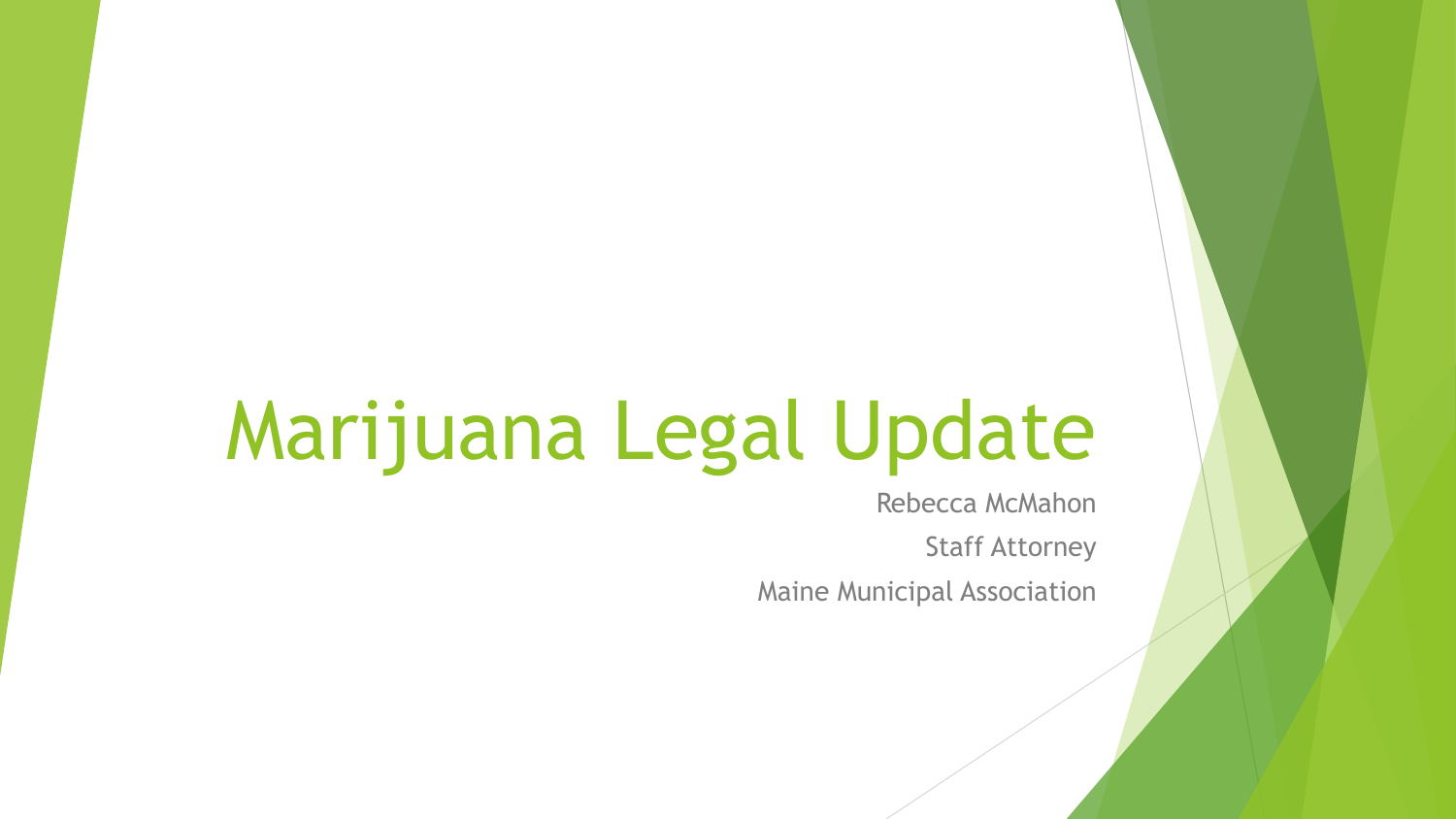## **Maine Marijuana Statutes**

#### **Marijuana Legalization Act (Adult Use Marijuana Act)**

**28-B M.R.S. §§ 101-1504**

- **Legalizes use and sale of** marijuana for adult use purposes
- State licensing for adult use marijuana stores, cultivation facilities, manufacturing facilities, and testing facilities

 $\blacktriangleright$  No social clubs

**Maine Medical Use of Marijuana Act 22 M.R.S. §§ 2421-2430-H**

- **Legalizes use and distribution** of marijuana for medical purposes
- $\blacktriangleright$  State registration for caregivers, dispensaries, manufacturing facilities, and testing facilities
- ▶ Caregiver retail stores
- ▶ 14 registered dispensaries (unlimited dispensaries after 2021)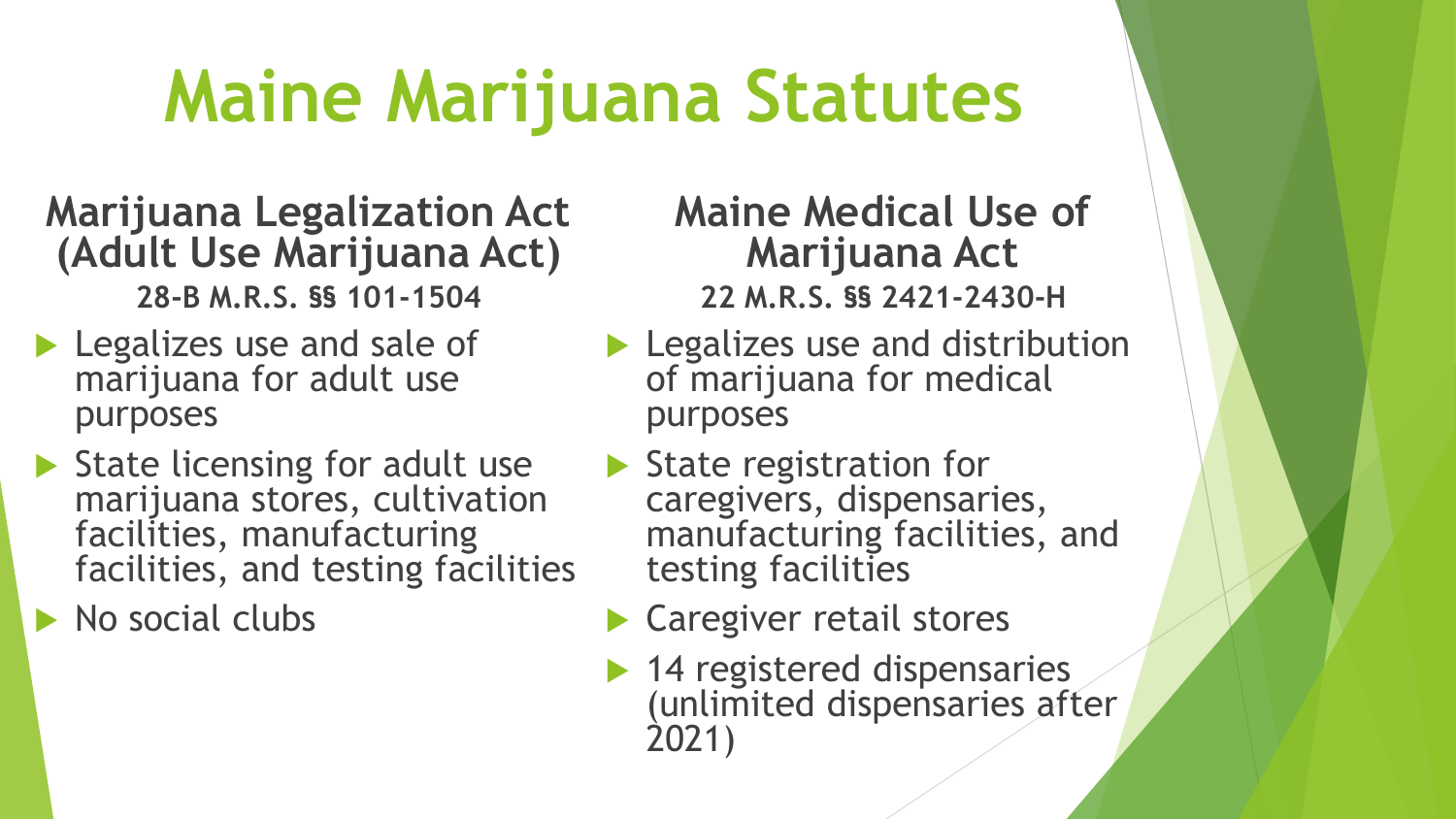### **Maine Marijuana Statutes Cultivation**

- **Marijuana Legalization Act (Adult Use Marijuana Act)**
- Adults can cultivate up to 3 mature plants, 12 immature plants, unlimited seedlings for personal use
- ▶ 4 tiers of cultivation facility licenses, largest tier up to 20,000 sq. ft.

### **Maine Medical Use of Marijuana Act**

- $\blacktriangleright$  Patients can cultivate up to 6 mature plants, 12 immature plants, unlimited seedlings for their own medical use
- Registered caregivers can cultivate up to 30 mature plants or 500 sq. ft. of plant canopy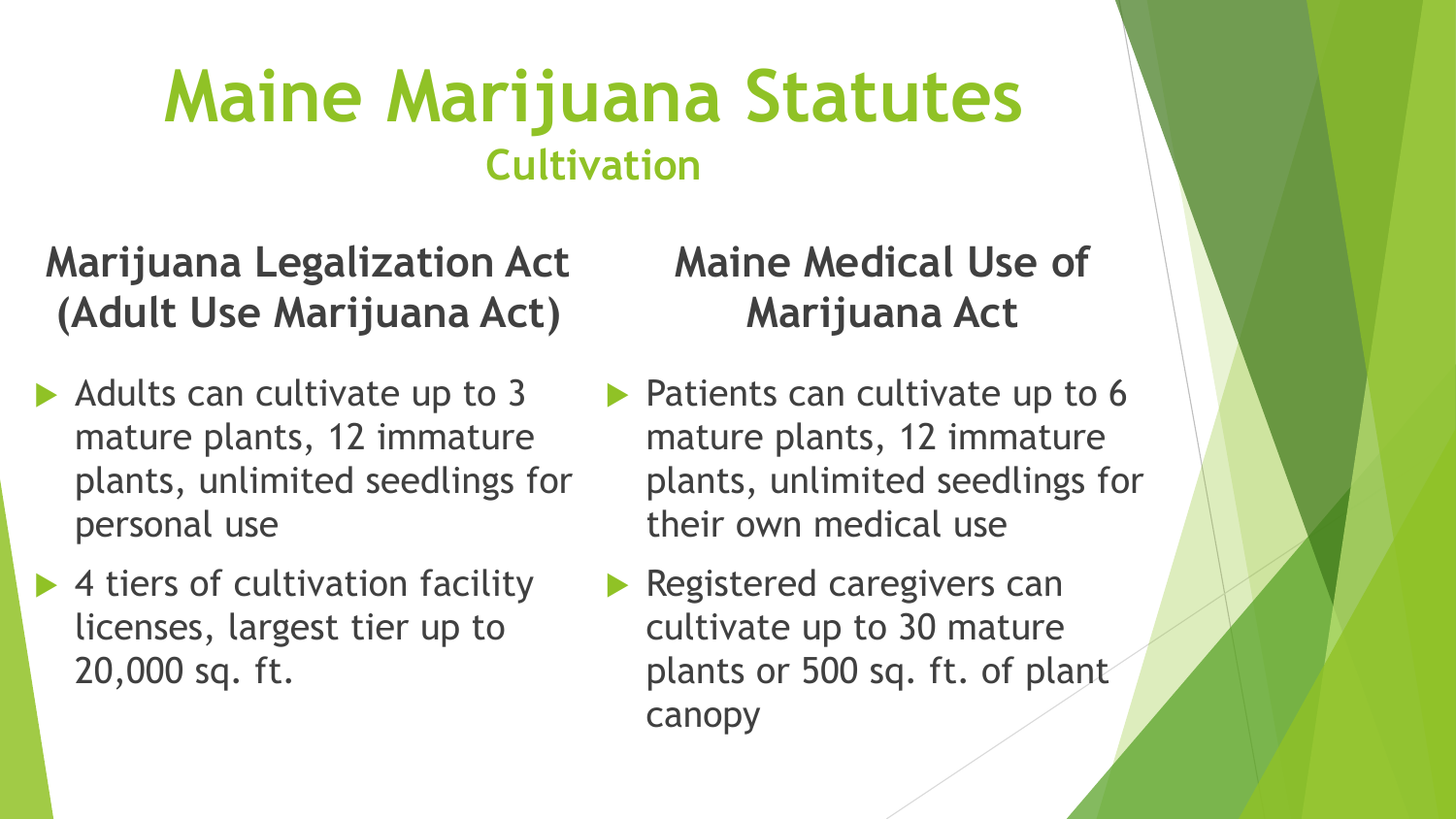### **Municipal Opt-In default is prohibition**

#### **Adult use establishments**

- ▶ Adult use retail stores
- $\blacktriangleright$  Cultivation facilities
- **Manufacturing facilities**
- **Testing facilities**

#### **Medical establishments**

- ▶ Caregiver retail stores
- Registered dispensaries
- **Manufacturing facilities**
- **Testing facilities**

**Unless a municipality's legislative body has voted to allow a particular type of marijuana establishment, such establishment is prohibited in that municipality.**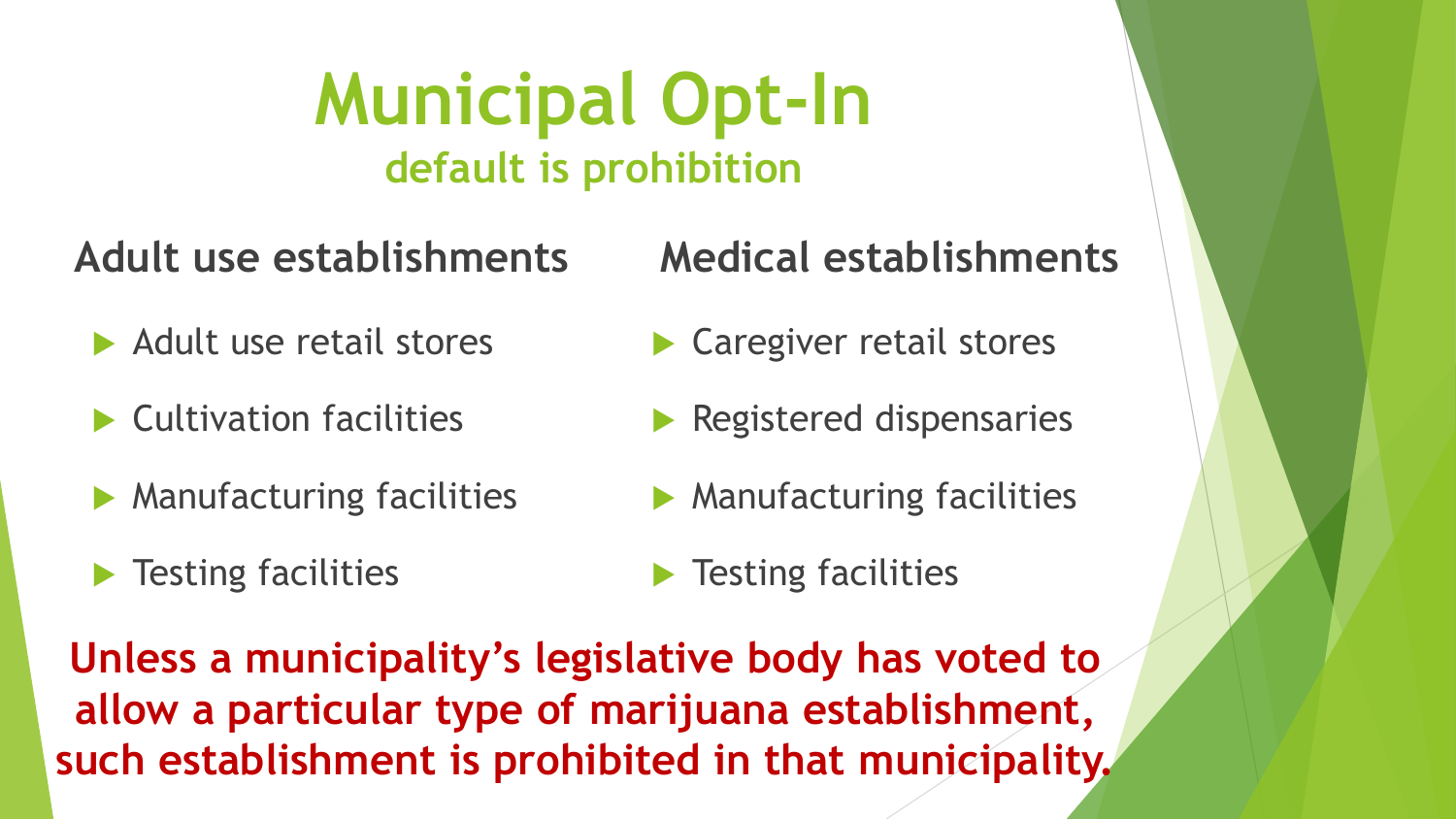### **Municipal Opt-In continued**

**Some Medical Marijuana Establishments Grandfathered**

- Municipalities cannot prohibit caregiver stores, dispensaries, manufacturing facilities and testing facilities in operation with municipal approval before December 13, 2018
- ▶ LD 1129 "Municipal approval" means examination or approval of the establishment for its medical marijuana use (e.g. conditional use or site plan approval)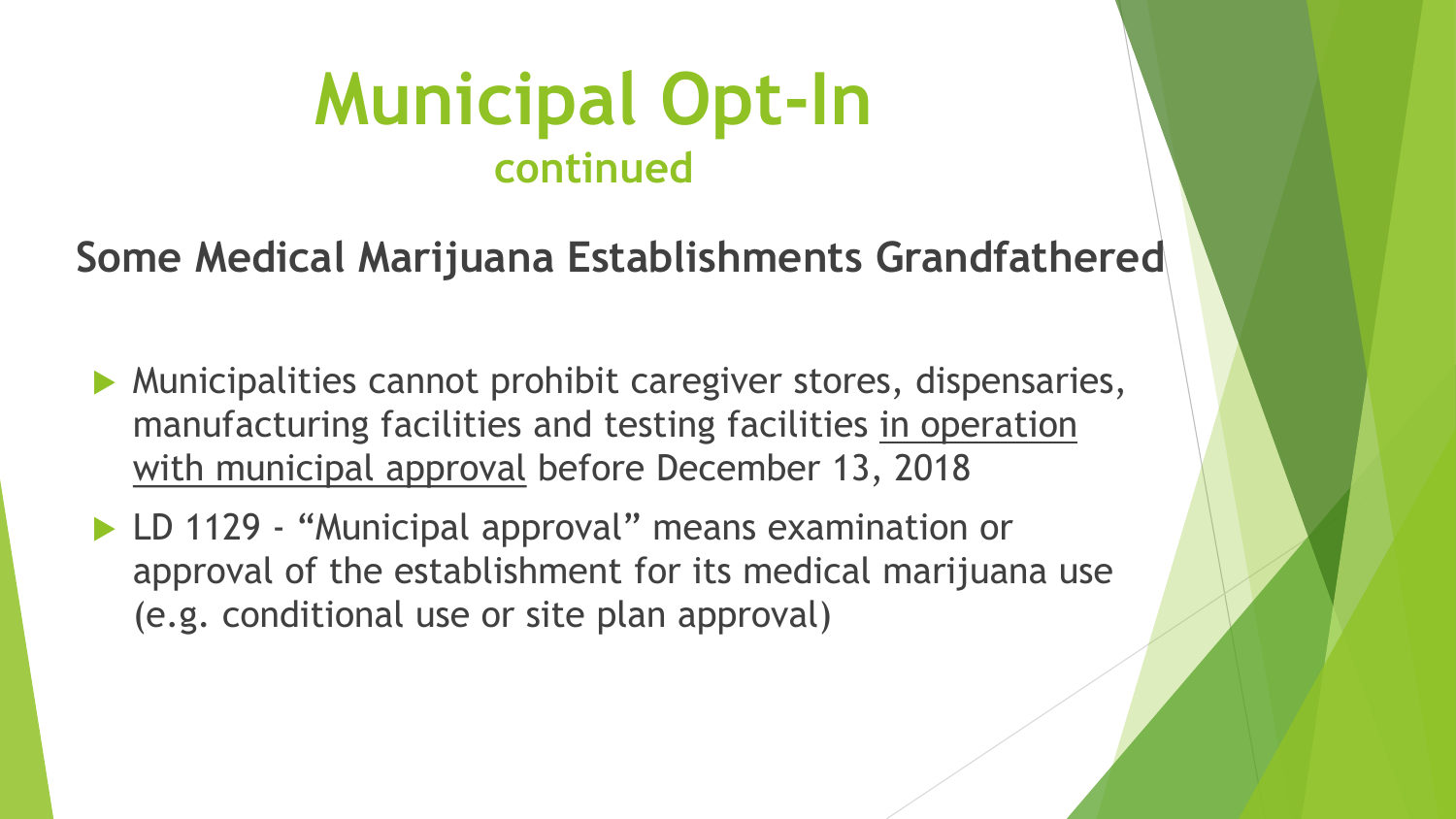# **Municipal Regulation**

### **Adult use marijuana**

- Stores, cultivation facilities, manufacturing facilities, testing facilities
- ▶ Can limit number of plants on one parcel/tract for home cultivation
- ▶ Cannot prohibit, license or zone home cultivation
- ▶ Cannot regulate personal use or possession

### **Medical marijuana**

- Registered caregivers, caregiver stores, registered dispensaries, manufacturing facilities, testing facilities
- ▶ Cannot prohibit or limit number of caregivers
- ▶ Cannot regulate patient/unregistered caregiver personal use or possession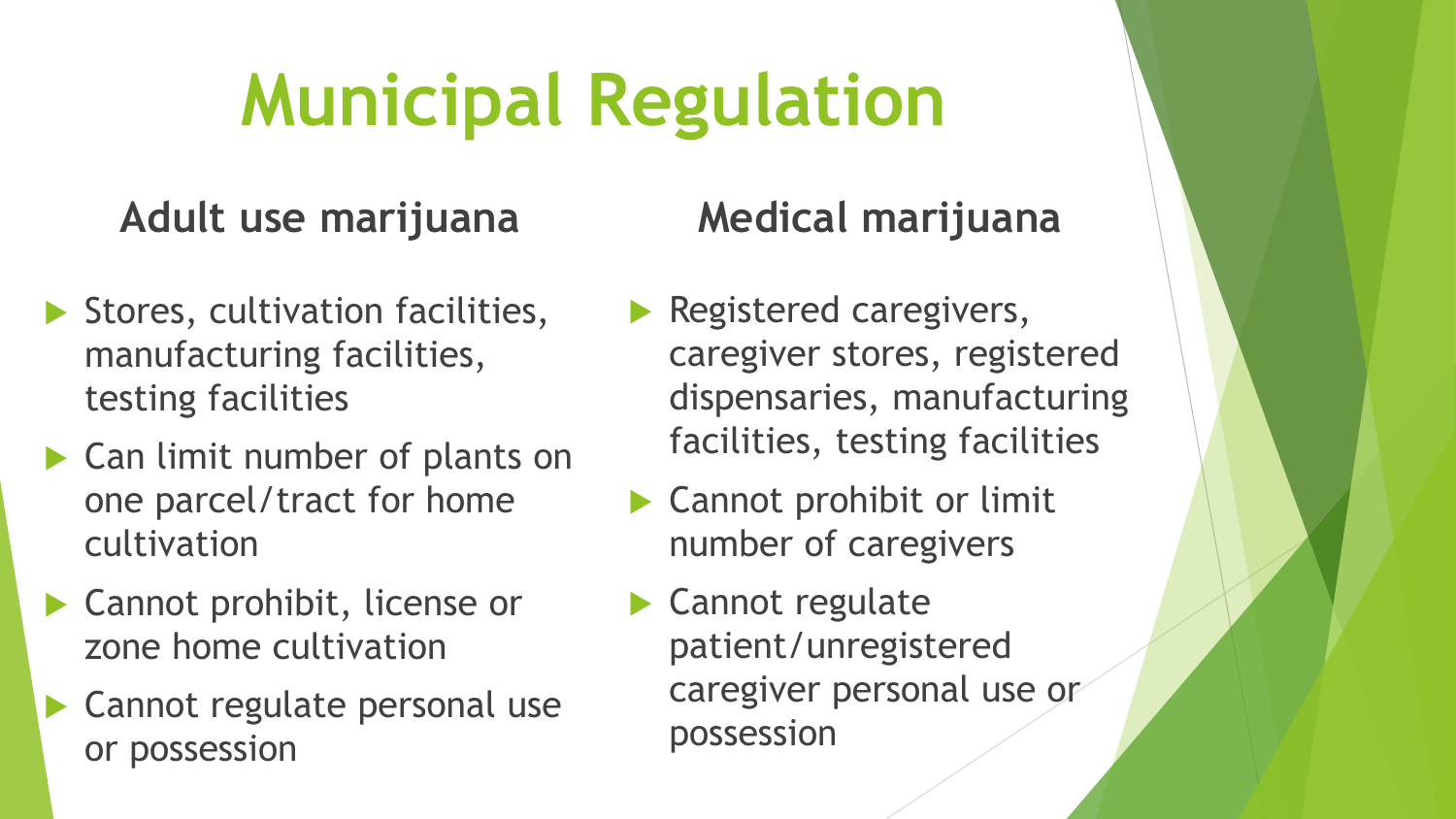### **Municipal Regulation Caregiver retail store definition**

- ▶ LD 1129 effective Sept. 19, 2019, "caregiver retail store" means:
- A store with attributes generally associated with retail stores, including:
	- A fixed location
	- A sign
	- Regular business hours
	- Accessibility to the public
	- Sales of goods directly to the consumer

used by a registered caregiver to offer marijuana for sale to patients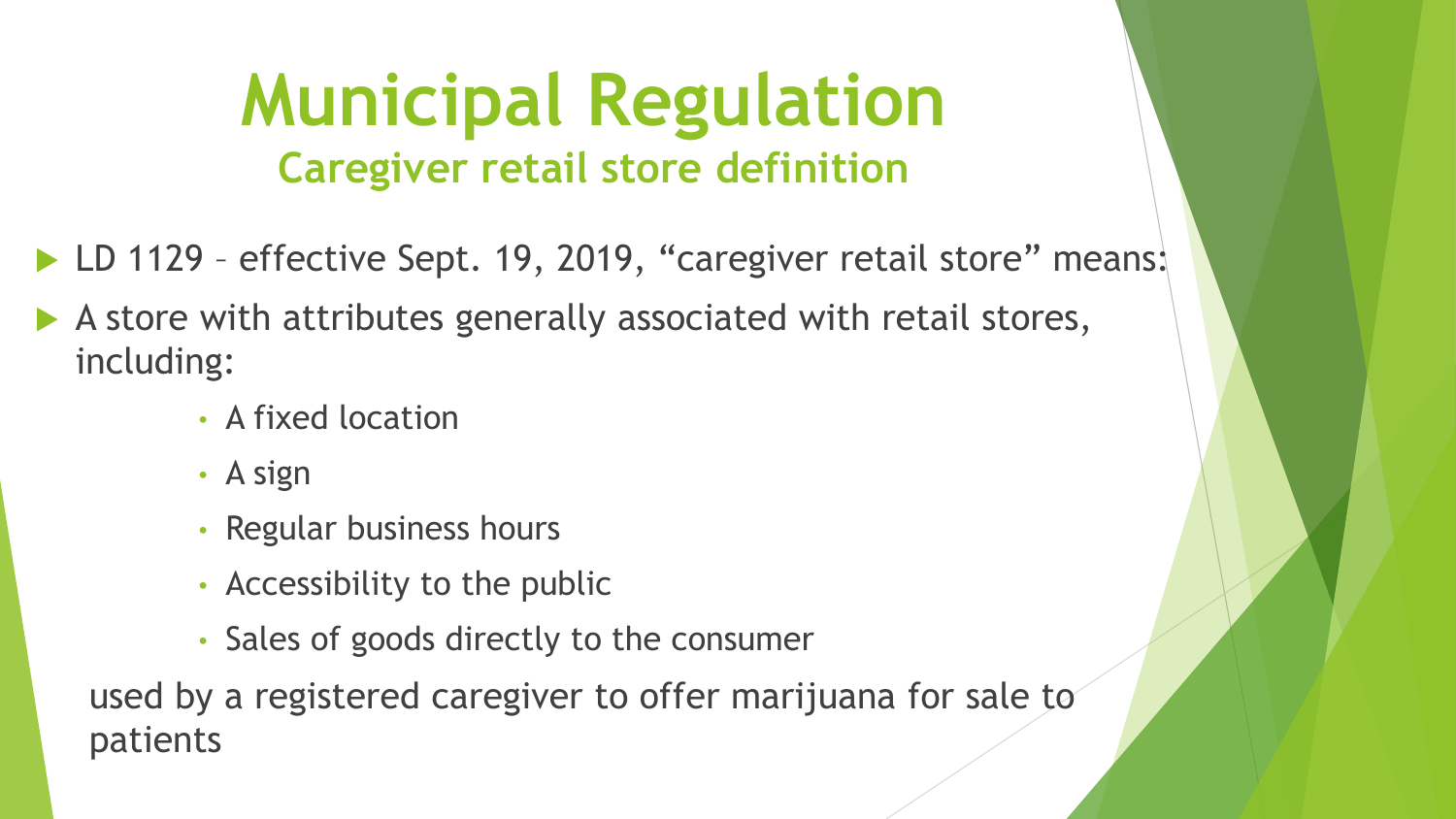## **State/Municipality Communication**

#### **Adult use marijuana**

- municipal approval
- **Municipal approval** certification sent to OMP within 90 days
- $\blacktriangleright$  Notice to municipality within 14 days of any action on license

### **Medical marijuana**

- Active license conditioned on A Registration not conditioned on municipal approval
	- $\blacktriangleright$  No state licensing for caregiver stores
	- CEO/Municipal Officer can verify caregiver information with OMP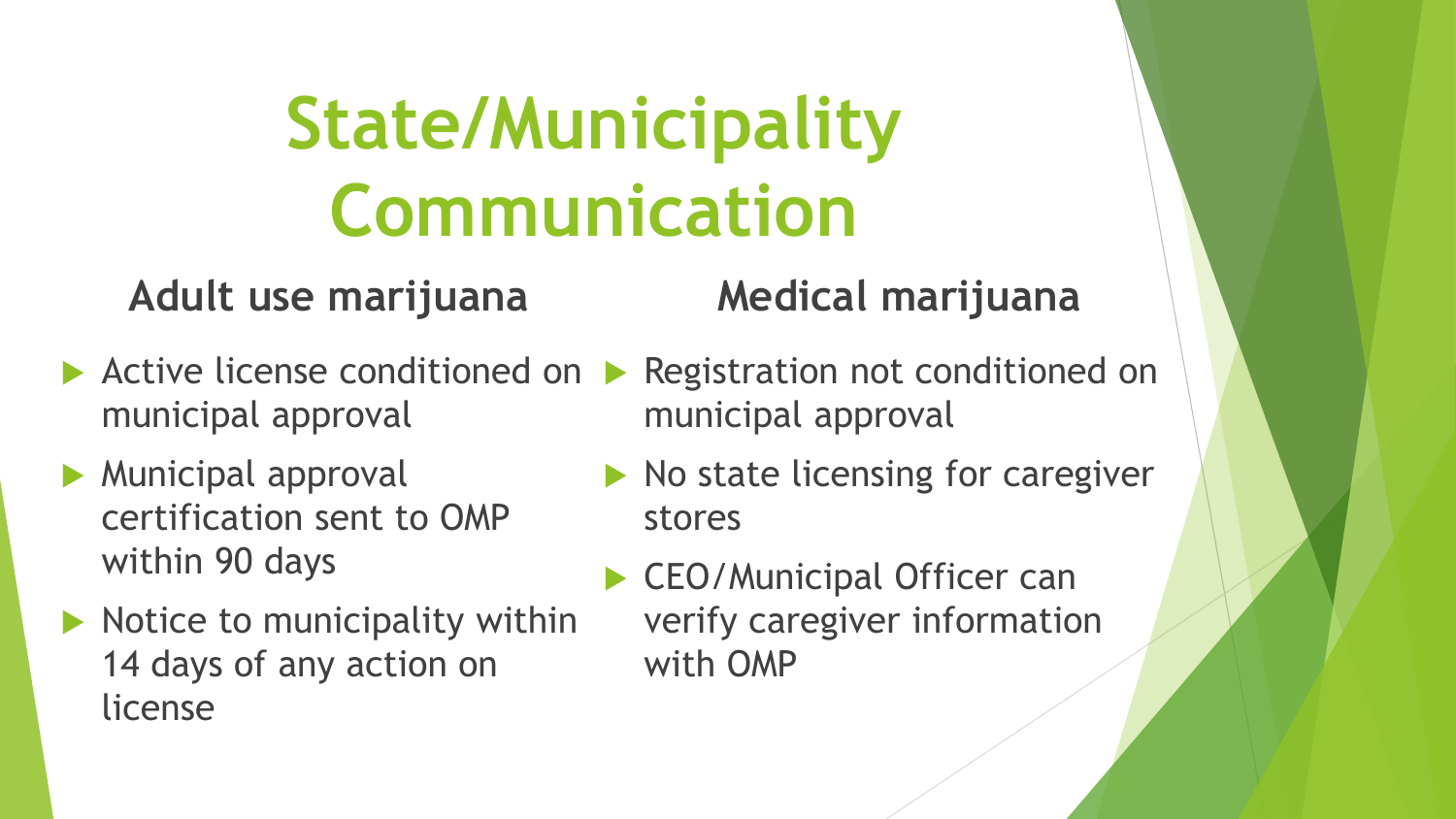## **Taxation**

### **Adult use marijuana**

- ▶ 10% sales tax on retail sale of adult use marijuana products
- $\blacktriangleright$  Monthly excise tax payments on wholesale products sold by cultivation facilities
- **Medical marijuana**
- ▶ 5.5% sales tax on non-edible medical marijuana products
- ▶ 8% sales tax on edibles

▶ 20% effective tax rate

#### **No municipal revenue sharing or local option taxation**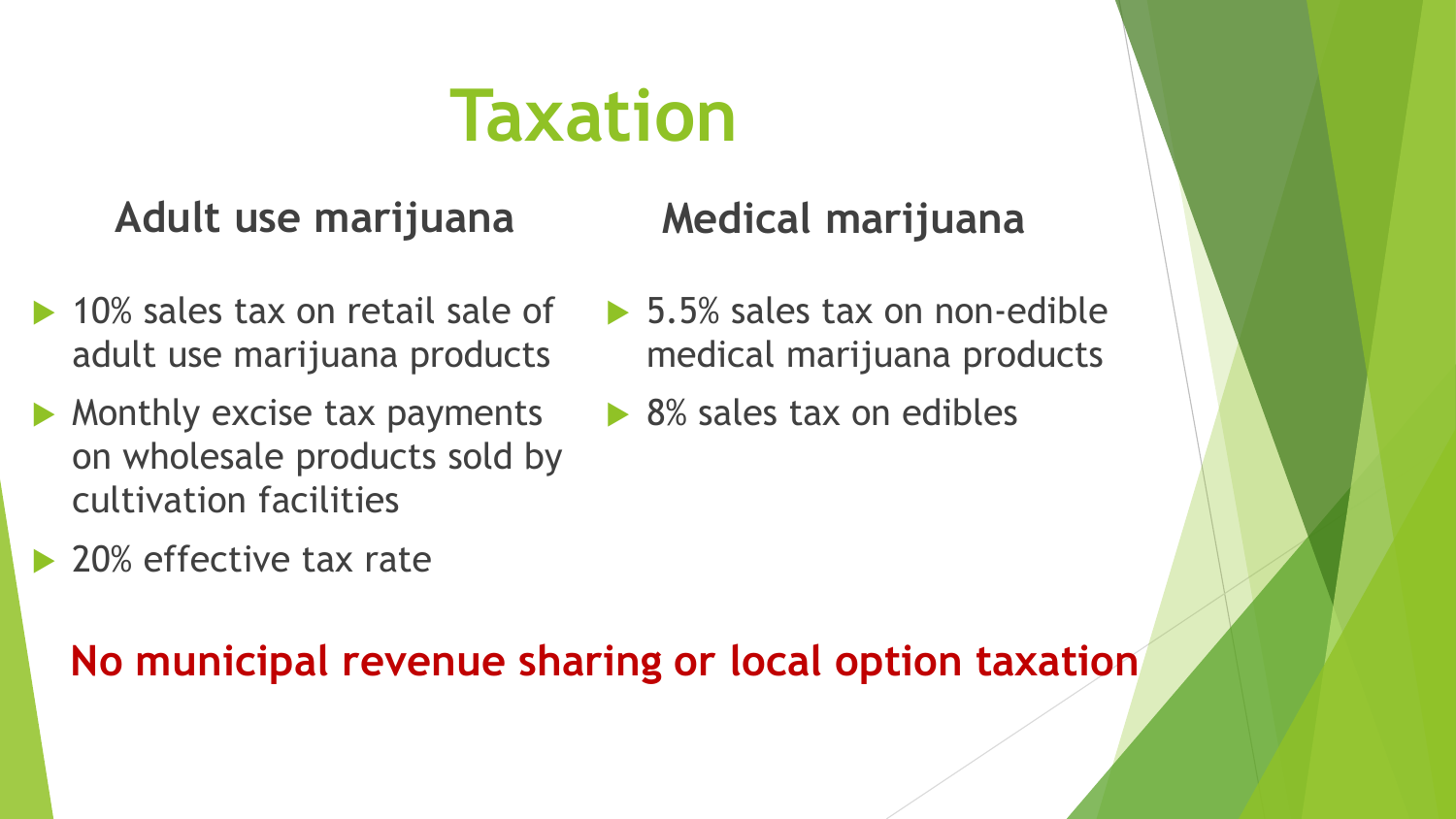## **What's New**

**Adult Use Marijuana**

LD 719 - adopts state licensing rules for adult use establishments **Medical Marijuana**

- LD 1129 adds definition for "caregiver retail store" and "municipal approval"
- LD 1218 allows caregivers to count canopy square footage or number of plants
- LD 1505 technical clarifying amendments to streamline statute
- LD 1738 (emergency) establishes laboratory certification program and increases caregiver/dispensary wholesale amount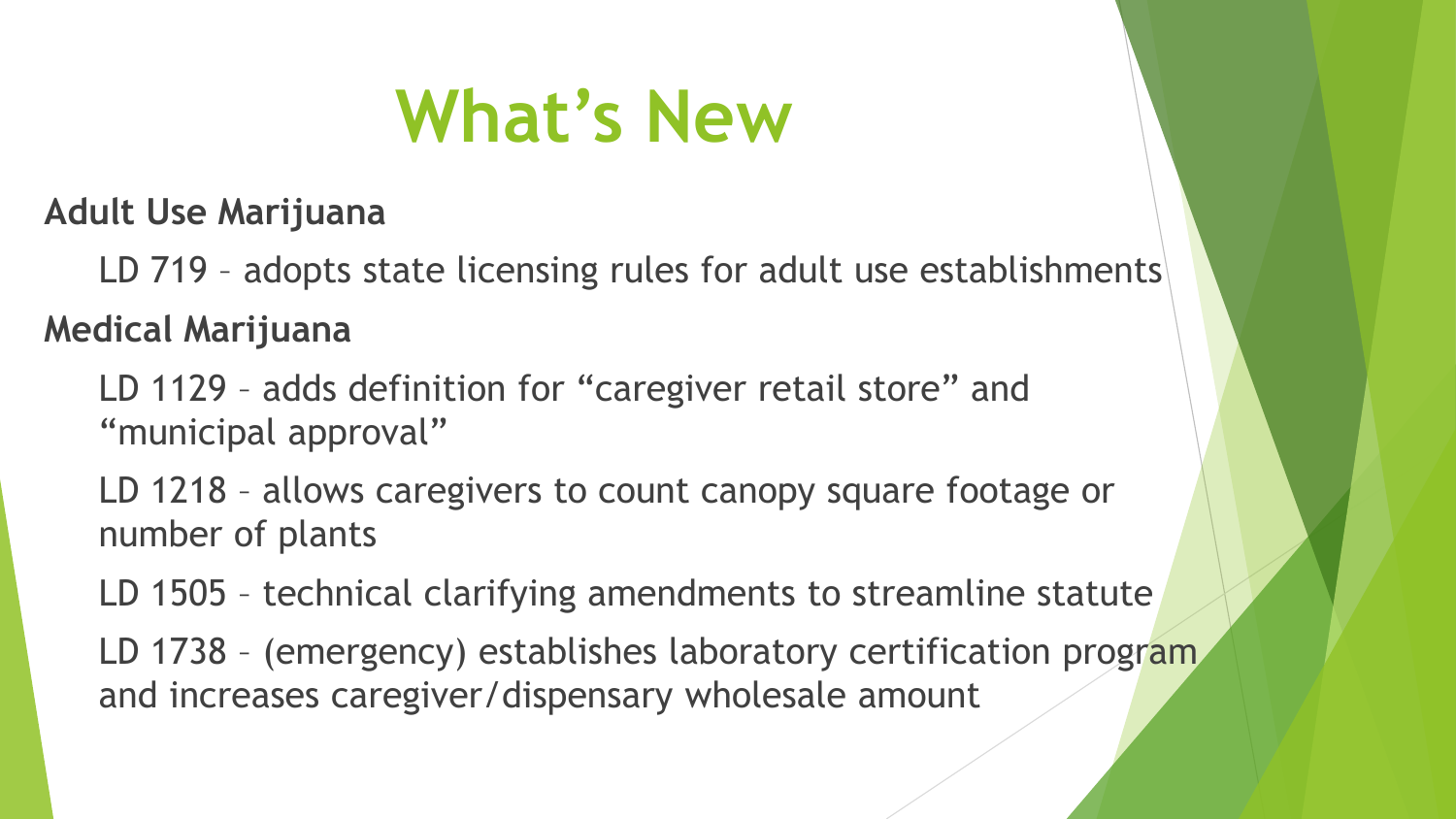### **Hemp and CBD 7 M.R.S. § 2231**

- Hemp cultivation requires a license from DACF
- ▶ LD 630 (Emergency) redefines hemp to include all derivatives – **CBD**
- ▶ LD 1749 (Sept. 19, 2019) "marijuana" definitions in both marijuana laws amended to exclude hemp as defined in 7 M.R.S. § 2231
- ▶ Under Maine law, hemp and hemp-derived CBD are regulated by 7 M.R.S. § 2231 only
- **Maine's marijuana statutes do not apply**
- CBD authorized for **intra**state sale interstate sale restricted federally